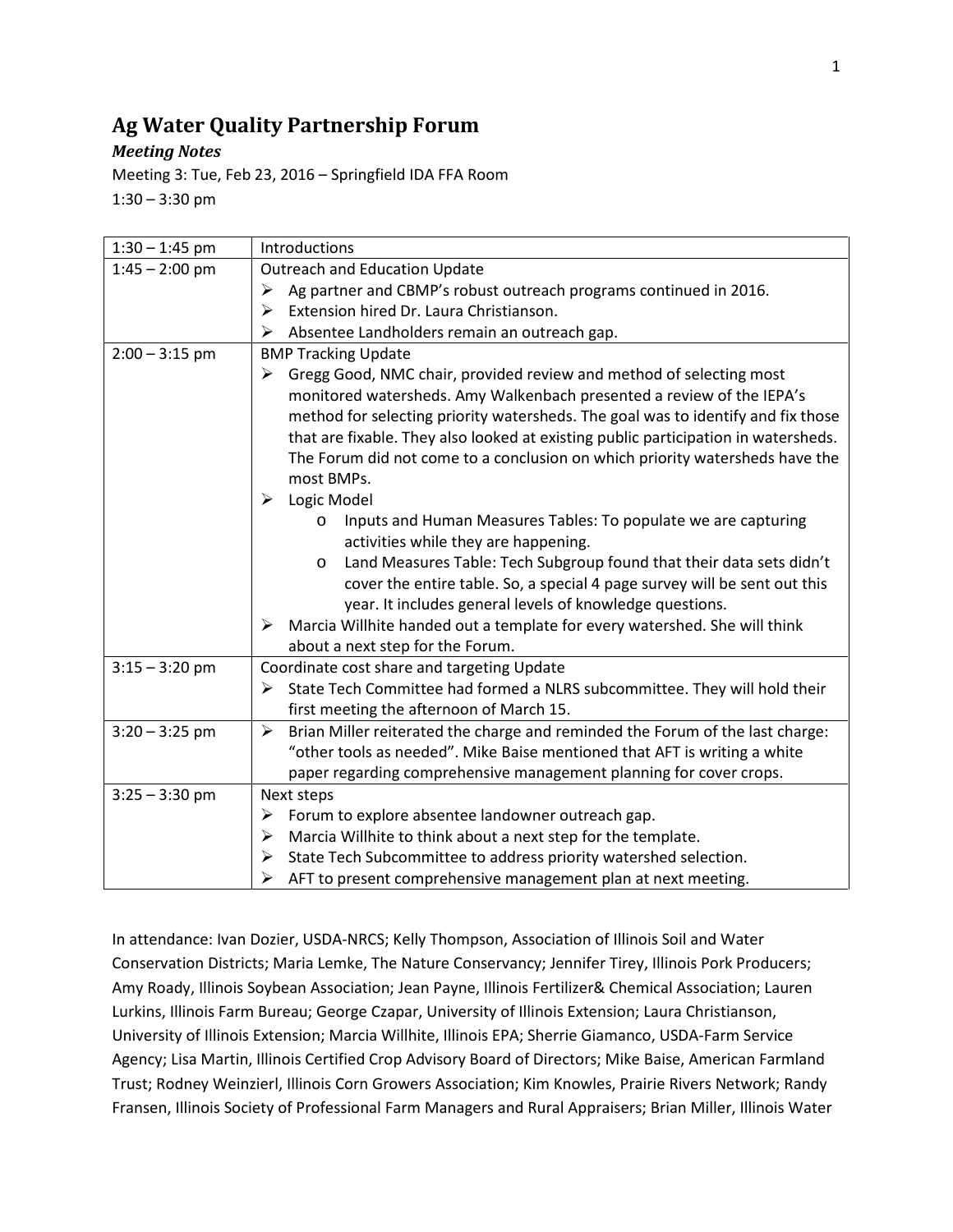Resources Center; Eliana Brown, Illinois Water Resources Center; Katie Hollenbeck, Illinois Water Resources Center; Amy Walkenbach, Illinois EPA; Shawn Wilcockson, Illinois EPA; Gregg Good, Illinois EPA; Jatara Wise, Wise Soil Fertility Services; Carol Hays, Prairie Rivers Network; Trevor Sample, Illinois EPA; Chuck Cawley, Illinois Department of Agriculture; Kim Martin, USDA-FSA; Eric Gerth, NRCS

On phone: Mark Schleusener, USDA-NASS

### **Introductions**

BRIAN MILLER: So I would like to start with a review of the committee charge and review the progress that we have made. We want to address education and outreach, track BMP implementation and coordinate cost sharing, and targeting and developing other tools as necessary. One of the things we would like to do is go around and get an update.

LAUREN LURKINS: For Farm Bureau farmer meetings, we have Lyndsey and we have done over 30 farmer meetings to county farm bureaus, but we also do presentations and talk about the nutrient strategy and agriculture. We have infiltrated the beef and wheat expos. In 2015, we had a robust communications plan and are hosting a webinar series with NREC. We have also infiltrated FFA and young collegiate leaders. We have funded \$100,000 and had several meetings and demonstration days and had 15 projects and reached 32 counties. Collectively, there are CBMP year-end reports and addendums in trying to record what was done in 2015. CBMP has a real focus on communication and building the website. The next update online comes out the first week of March. Alphabet Soup is trying to work together and helping with the conservation story map that is unveiled on Earth Day. Agriculture in the classroom is highlighted as a whole that is made up of and represented by different groups including corn, soy, etc. We always focus on environment and worked with teachers and students. Also, water and soil are presented in a document newspaper. A new feature is that you can hold phone over photo and the photo will start a video. That's all I have in Farm Bureau.

GEORGE CZAPAR: For Extension, we hired Laura Christianson, so it is great to have a scientist on board.

AMY ROADY: For Illinois Soybean, the focus is on southern and western Illinois. We have seen issues to be focused on. The biggest thing is we completed a survey of soybean farmers; awareness of soybean farmers on NLRS has gone up significantly. BMPs are at 30% and there is strong support for reduced tillage, buffer crops, split applications, and targeted nutrient applications. For communication support, the try one thing brochure is starting to see broad outreach for those efforts. It is helping farmers to make good decisions. Alphabet Soup, is an informal structure, meets 4 times a year, and leverages resources across states to be more impactful. Purdue did a study at looking at best management practices. The model looked at what was successful and what makes some programs more successful in different watersheds. We featured some nutrient management summits and tried to address phosphorus as BMPs.

MICHAEL BAISE: American Farmland Trust participates with Alphabet Soup, and takes inventory in what everyone is doing. If information is not communicated to a central location, then we can miss something. AFT has two watersheds involved, Vermilion and Macoupin. We did a series of seminars,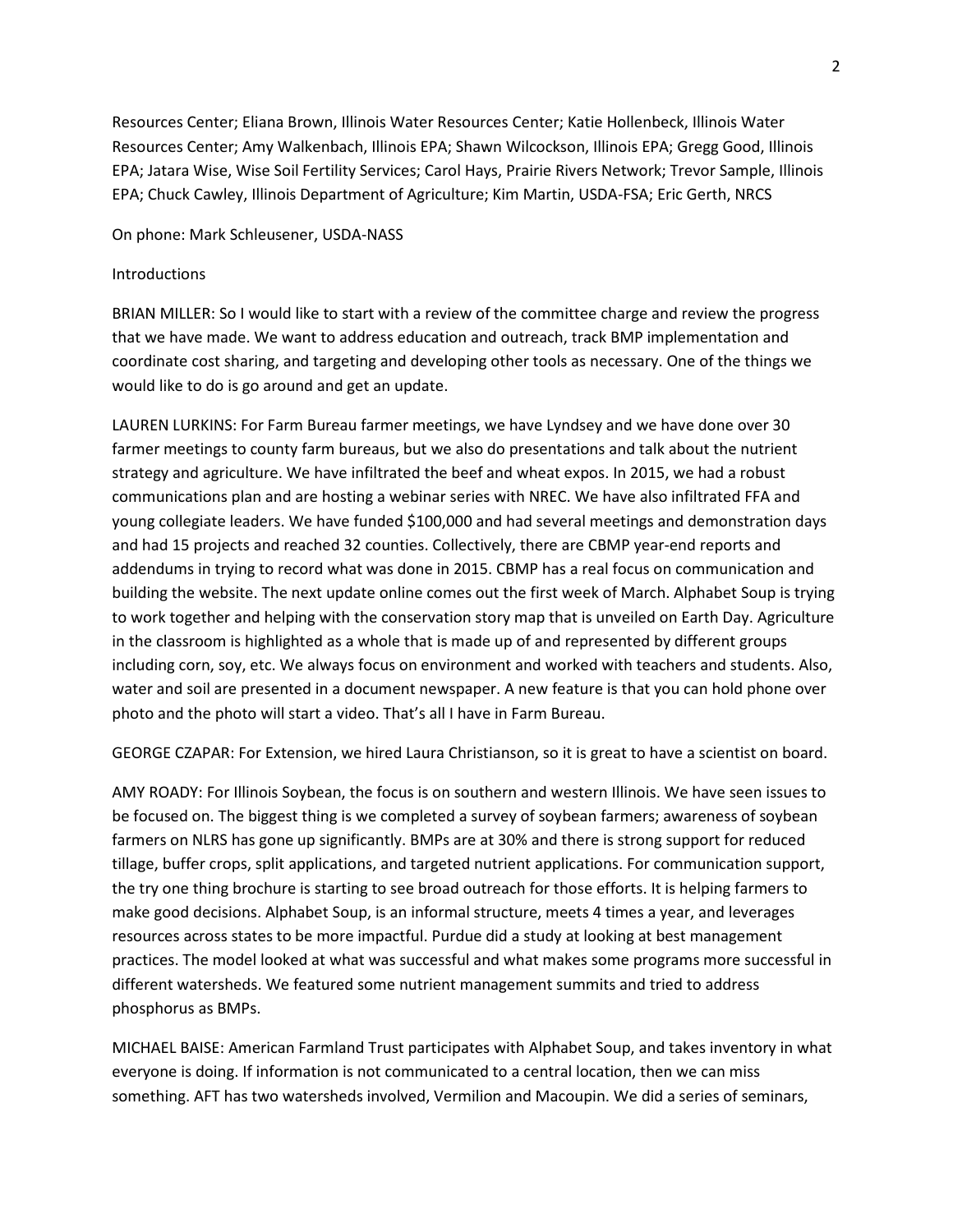particularly conservation cropping seminars. Finally, we have a grant where we are trying to do advanced soil health training and conservation tillage practices. We designed the grant for 20 people, but had almost 50 before we shut the application. There is a hunger for more advanced soil training. We are trying to get geographic diversity and are still in very beginning stages.

BRIAN MILLER: This raised two things we will talk about. Watersheds where sampling is occurring and measuring what we all do.

JENNIFER TIREY: We had the Pork Producers expo in Springfield. We plan to roll out the tree buffer grant program in 2016. For the in-state nitrogen inhibitor project, so far we have 8 pork producers and 2 beef producers participating. We are also sampling in soil for manure, etc.

RODNEY WEINZIERL: We appreciate everyone who helped to make the precision conservation management program. As a reminder, precision conservation management is being used by the farmer. We field the market and tie the economics together. We look at practices and look at value of practices within a year to see if it provides value to the farmer, increased farm value, increased land value, or more profit to farmer. We would like to get absentee owners involved. We had a program last year with Beck's Hybrids, had 85 applications on 62 farms. This year we will do it again. Beck's sells row crops and cover crop seed. It is a starting point for working with the seed companies while trying to take as much risk out of it as we can.

RANDY FRANSEN: We just had an annual meeting and would mention that meeting committee had 160 registered and had a panel on cover crops and strip tillage. The Illinois society is all about education and has to be profitable and we are bringing experts in on that and educating and disseminating to the landowner. March 17 is the land value and lease trends program seminar in Bloomington and it's a half day program. If there are materials you want to distribute to 150-200 people that are land owners, managers, or appraisers there is an electronic newsletter and we can push it out to the membership.

LISA MARTIN: We reach a lot of people to take certified crop advisor exam. There are 2 webinars that train people on 4Rs.

JEAN PAYNE: We have been focused on spring. Water quality and warm winter doesn't do well together. There is a spring nitrogen management meeting on what to tell people about spring nitrogen management.

MARCIA WILLHITE: I don't have a slide but I have a handout and this is the implementation and here's a flow chart. IEPA is noodling around on the implementation side of things. It is a big thing to get our arms around. There is framework that talks about IEPA envisioning the implementation process. The bold box on the handout contains the objective on a watershed level. Backing up to that is how we get to that step. The  $1<sup>st</sup>$  step, is convening interested parties within a watershed, the first question is do we need a watershed based plan. Do we develop an EPA water based code or might there be one in place. We feel that there needs to be coordination of delivery of implementation of that plans to make sure the next few things are happening. Outreach and education, technical support, financial assistance, and that gets to the idea that the producer makes the choice to implement BMPs. This group and tech subgroup is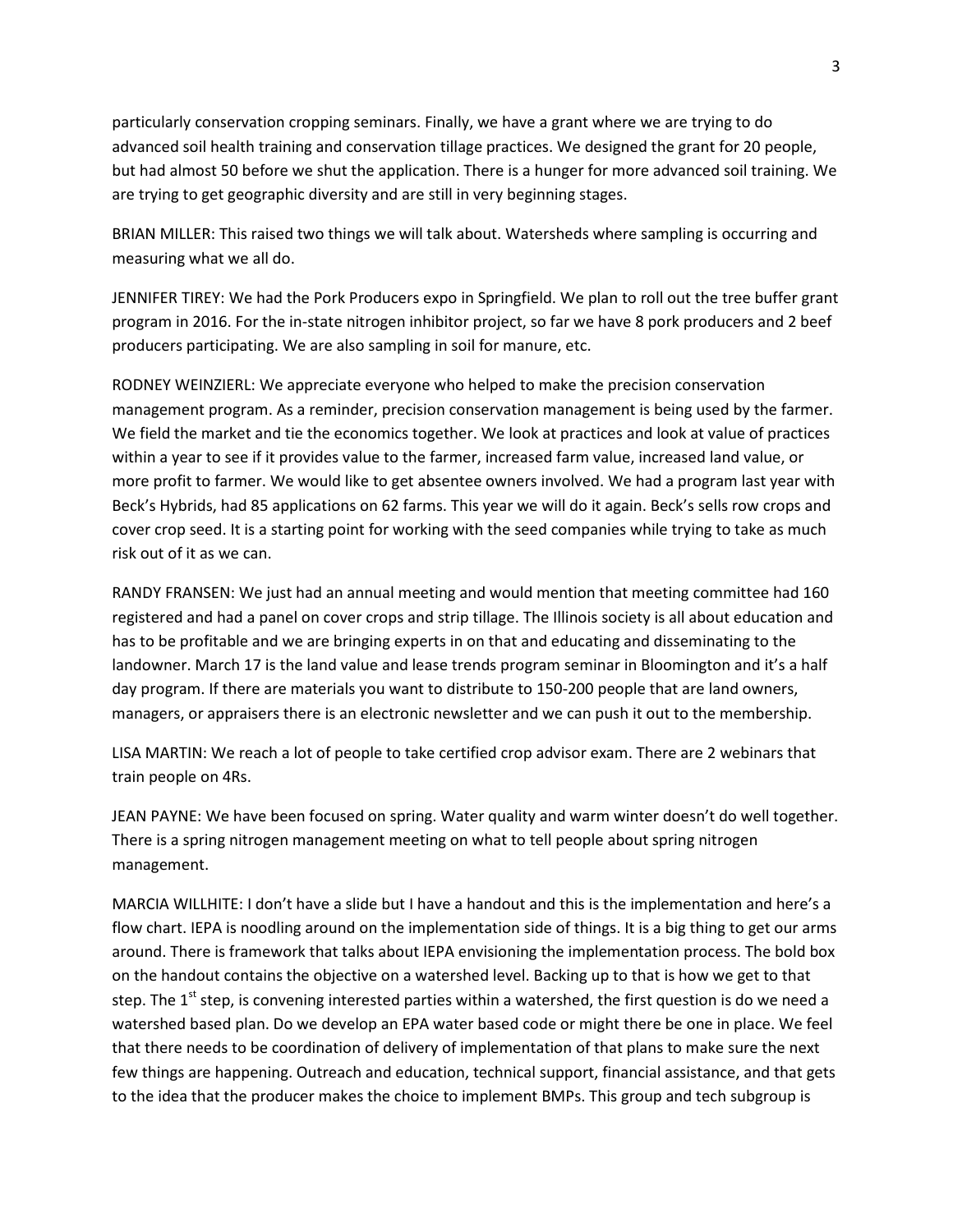how to manage at watershed scale and understand impact uses on what we put water to in nutrient load. There are various parties that play a role in various pieces. It could be a watershed coordinator, could be a variety of people that take that role, services being provided, outreach and education, variety of parties delivering outreach and education, various parties delivering technical and financial assistance. Here are the steps and here is where we are plugged in and here's where we are coordinated in steps. We wanted to put out there as conceptual framework.

BRIAN MILLER: Will there be wheels under this in some way?

MARCIA WILLHITE: Potentially to organize our work to some degree. Who is convening interested party? Who will make sure services are delivered?

BRIAN MILLER: By assigning tasks to the arrows?

MARCIA WILLHITE: Or the boxes.

BRIAN MILLER: Should this be added to the agenda?

MARCIA WILLHITE: We could. And there are other frameworks being discussed.

BRIAN MILLER: Any other initial comments?

LAUREN LURKINS: The map talks about watersheds. Would you see this concept applied in both of those cases?

MARCIA WILLHITE: It might vary depending on the water quality objective and what has been implemented in watersheds to some degree already.

AMY ROADY: BMPs are successful at watershed levels. We want to leverage people at local level. They have people they can trust and make sure things are executed.

BRIAN MILLER: At the last meeting, we talked about the idea of absentee land owner and role farm managers could play. For reaching out to absentee land owners and farm managers, Carol, would you brief us?

CAROL HAYS: Water conservation districts are essentially relying on NRCS to take basic information and tailor it down to the county level. Conservation projects are going on at a county level. There are absentee land owners that have questions and things to think about. For things absentees might be interested in, we could send out a post card for them to return to gage an interest. Land owners are older and may not be interested in communicating that way.

MICHAEL BAISE: American Farmland Trust has been involved in learning circles, we invite women landowners, frequently older widows to talk about what services are available and we had a grant in Indiana to allow us to do a bunch of learning circles and worked with NRCS. In learning circles, no men are allowed, we go around and talk about what is important and that there are other people facing the same problems or frustrations. We try to get female staff people and service providers. They don't give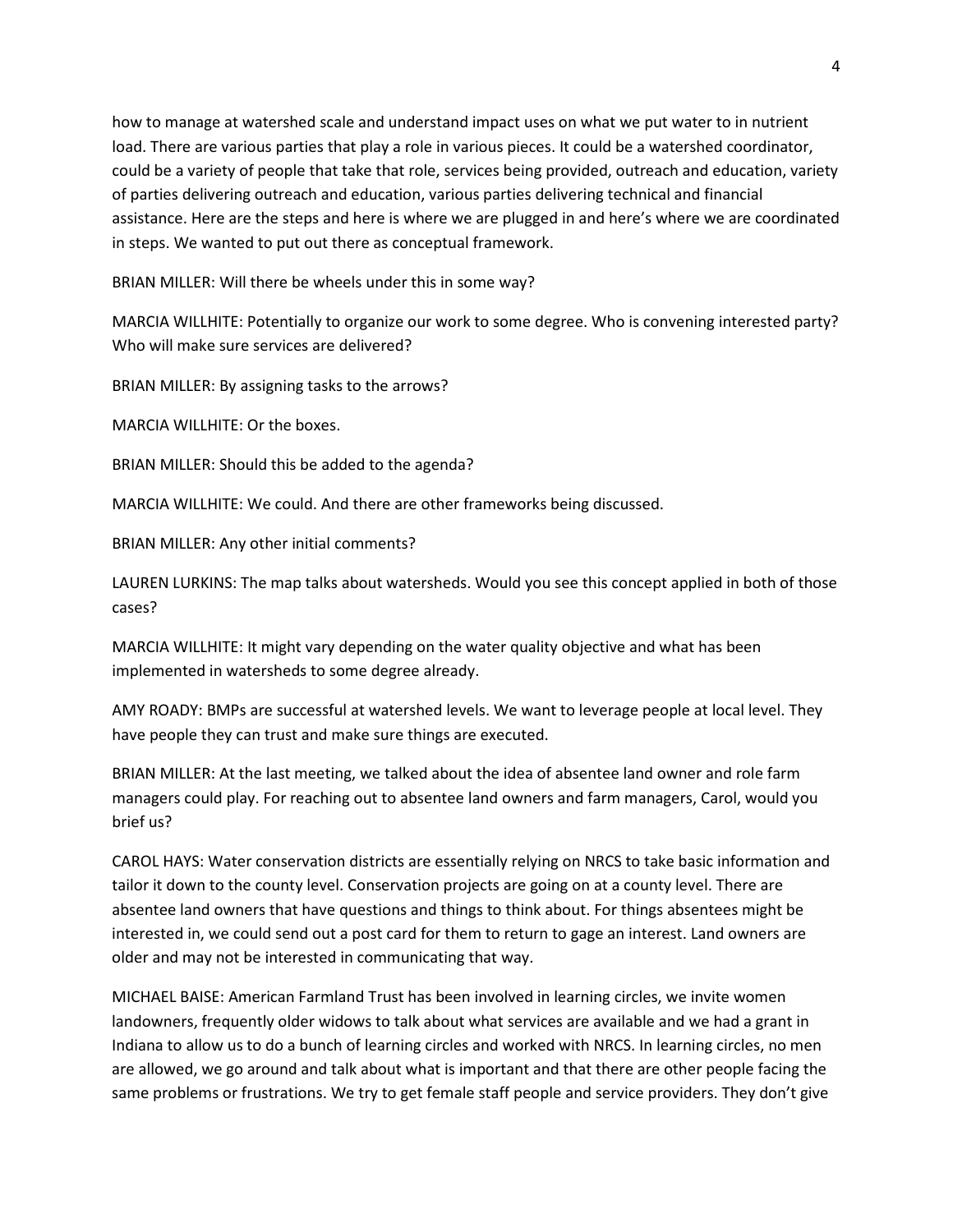presentations but they listen to help do a conservation plan or pollinator incentive. We modelled it again in VA and MD and a lot of trust building amounts for women landowners. There are situations of economic rates where they are getting \$80 for the market rate of \$300.

BRIAN MILLER: Other thoughts? The group felt like this was something we wanted to work on a little more, as part of education and outreach?

MICHAEL BAISE: The trend of absentee landowner is going up as people are generationally more removed from farm itself. The whole opportunity to reach out to absentee landowners to get them educated about their asset, there's a need.

AMY ROADY: How would you target this audience? Where do they live? What about more business publications? Or you can compare against investments that they made in urban areas or other places.

MICHAEL BAISE: Problem is finding them. Tax records are best place to look. We could identify landowners in watersheds or counties and communicate with them.

BRIAN MILLER: For learning circles, would it be a challenge to start a fund to start a circle?

MICHAEL BAISE: They are not very expensive and overhead cost is not very much.

BRIAN MILLER: How do we get that model to multiply? In the old days, there could have been home economic clubs and that might be a vehicle to convene the groups and get them in on a regular basis.

MICHAEL BAISE: Some of the women say they wish they would've have brought their daughter or granddaughters. No follow up loses the initiative.

KIM KNOWLES: What feedback are we getting from the audience? How are we judging if that is being taken in? Are you getting some feedback? If it's not addressed, how do you get beyond outreach and education if people are unable to reach absentees?

LAUREN LURKINS: Ask about what practices they are doing. Is it something to think about asking?

JEAN PAYNE: Economic benefits. Right now they're worried about short term. How much money do we spend on the farm this year? What is my bottom line? Not help or hurt yield. Alternative is expensive, can't get there voluntarily by 2020. Tweak something and even if it's not everything, they understand that.

MICHAEL BAISE: Absentee land owners might not have access to that.

BRIAN MILLER: Is this a place where you would like to get together to talk more in in detail? Is there interest or a need for that?

LAUREN LURKINS: There is a spectrum of absentee land owners. One thing we work on is getting into media markets. We cover one end of the spectrum and don't even know if they are in Illinois.

JENNIFER TIREY: Who's getting the survey? Are absentee land owners getting the NASS survey?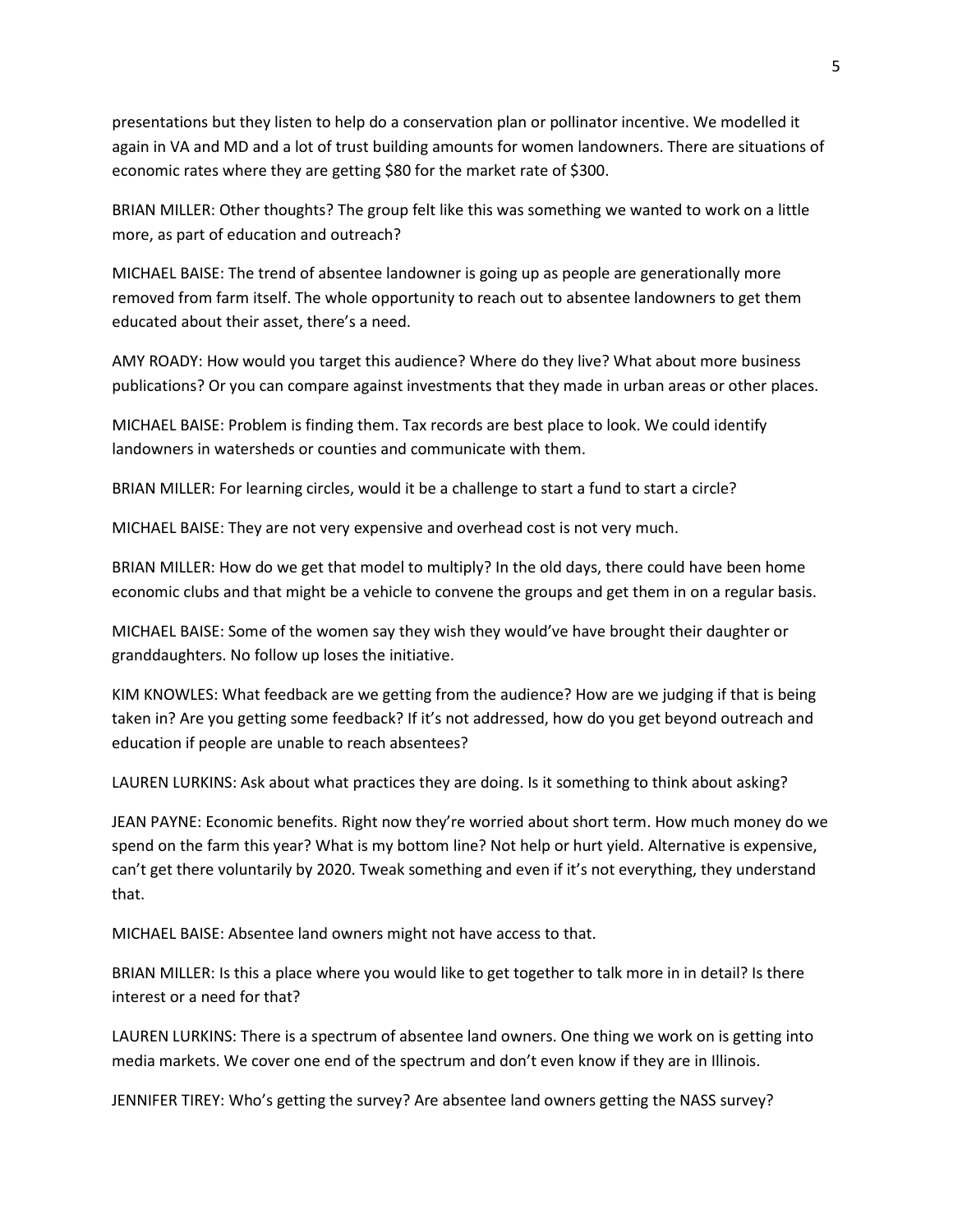BRIAN MILLER: Is anyone interested in getting together and thinking about this?

AMY ROADY: All of us can come together and bring forth our resources.

JENNIFER TIREY: Don't owners have to sign the survey? The landowner or representative signs the paper, if you got contact information.

CAROL HAYS: Starting there with the hope that they will be interested and one thing is that I went to Chicago landowners meeting. Older people versus some that were 38. There was a different audience with little connection to land and need to make decisions they know nothing about. But they are hungry for information. They can have a local place where they can be facilitated and build relationships. The other thing is that there are a lot of institutional land owners and how do we communicate with those people? They may need different kind of information. We have mediators that can provide advice to the extent where a land manager gives them an idea.

BRIAN MILLER: We will have to think about this more, so let's follow Amy Roady's suggestion and at the next meeting if you have an idea that has traction, we will have to add that to agenda. The next thing is BMP implantation and targeted watersheds. Some BMP implementation and monitoring happen in the same places. We have two presentations coming up. In NLRS, there are 7 groups, Nutrient Monitoring Council was one. Gregg will talk about the NMC. They are primarily composed of agencies and data that collect data in streams and then shift gears. Amy Walkenbach will talk about priority watersheds.

GREGG GOOD: After 6 months, I got to be chairman of the Nutrient Monitoring Council. This is our group, just like you have charges. Charges are 1a.) Is what's leaving the state, 1b.) is what is leaving priority watersheds. Also, we are looking at trends. If you reduce this nutrient, is it helping algal blooms, fish, macros, etc. Charge 2.) is local water quality outcomes and 3.) is prioritized list of nutrient monitoring activities and funding needed. There are 8 Superstations in agreement with USGS. Those 8 stations monitor 75% of land area in the state. pH, DO, nitrate, phosphate, conductivity with concentration, and flow information. It is people intensive, with 15 minute readings, lots of work, and lots of people. A logical thing is to develop monitoring plans. To meet the estimated load, where do we start? Let's start where we know monitoring is happening. NMC chose 6 monitoring locations where they thing monitoring is happening. What is the monitoring design? Who is developing plans? Is there money? How do we assess things? So we put it all together on all these maps. Some is lake monitoring; some is USGS, some IEPA, Sierra Club, etc. So summary thoughts is where we need to monitor. Don't think NMC picked these watersheds and that's where we want to go first, we just picked 6 where we thought the most monitoring was going on.

#### BRIAN MILLER: Any questions?

AMY WALKENBACH: I will leave discussion to you and Gregg. We identified the watershed process, some of you were involved. We did one of these charts for each priority watershed and we identified how we chose each source. We looked at non-point source, load, water quality, designated use, etc. Watersheds meeting 90-100 (units?) received low points. Let's fix those that are fixable. Crappy ones are going to take a long time and pristine is not worth our effort right now. Watershed planning activities are in the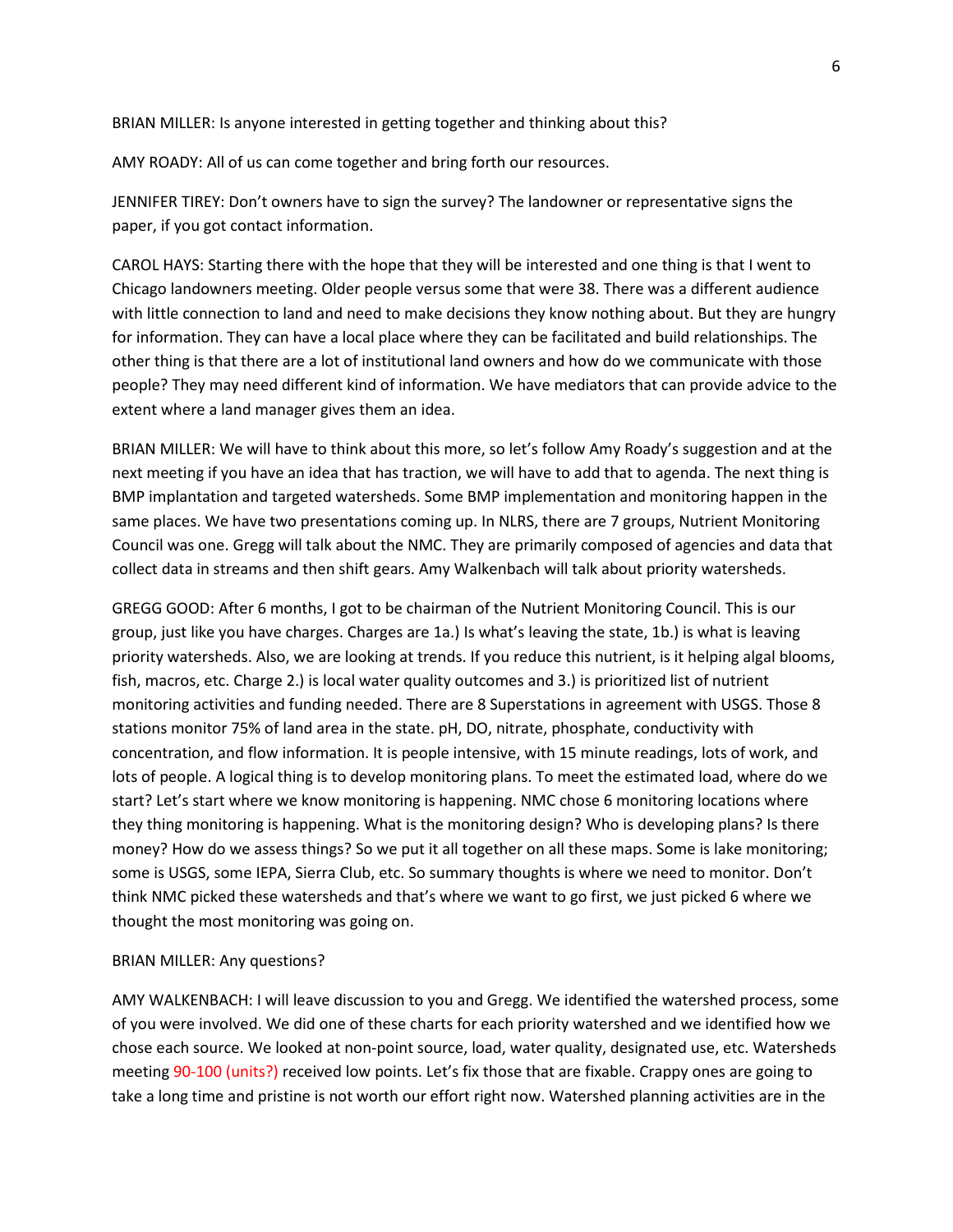basins. We gave one point for the watershed based plan. That's how these watersheds were selected. Last time, we had a discussion as a committee where we are targeting our efforts that we would recommend to Gregg's group that they look at for monitoring priorities. The KIC watersheds were selected before the strategy started being formed. Public water supplies, TMDLs, nutrient impairment, and percentage reduction to get to the standard set the stage for talking about these watersheds. In the blue, watershed planning in the basin and in the dots, we know there are BMPs in place. The Embarras is covered under a watershed plan. We like the Embarras because we can implement projects right now. Little Wabash has a smattering of BMPs. Lower Illinois has some BMPs. Vermilion has one lonesome BMP.

KIM KNOWLES: What are the green dots?

AMY WALKENBACH: The green dots are 319 since 1996. In the mapping tool, we can pull up the BMP and when it was put in place.

JENNIFER TIREY: Is it lining up on screen?

AMY WALKENBACH: It's not. Lake Decatur, KIC watersheds, some BMPs, Springfield and Mauviese Terre. I offer this up to committee if we want to further focus our targeting. What about recommending to the monitoring group?

BRIAN MILLER: It showed 7-8 watersheds, if you were to prioritize 2-3, that doesn't have monitoring that should, what are they?

AMY WALKENBACH: Embarras. It has watershed planning and a fair amount of work being done.

LAUREN LURKINS: Is there an elevator speech of how you chose these?

MARCIA WILLHITE: We looked at loading, degree of impairment, and public participation and that's how we chose them.

AMY WALKENBACH: Let me work on an elevator speech.

LAUREN LURKINS: It's hard to tell farmers why or why not their watershed was chosen as priority.

BRIAN MILLER: AWQPF is doing that and focusing on BMPs and limiting our work on strategy watersheds and doing a lot of work in certain watersheds. Gregg feels like these have a lot of action here. If he suddenly had money to monitor and more watersheds, where would he go?

MICHAEL BAISE: Macoupin.

BRIAN MILLER: So for a non-strategy watershed, Amy threw out plea for Embarras, are there more?

ERIC GERTH: We can talk about it.

BRIAN MILLER: To help Gregg's group, do we have a lot of action going on in particular watersheds. Any other thoughts of priority watersheds? Think on it a little more. With that, we wanted to get to the logic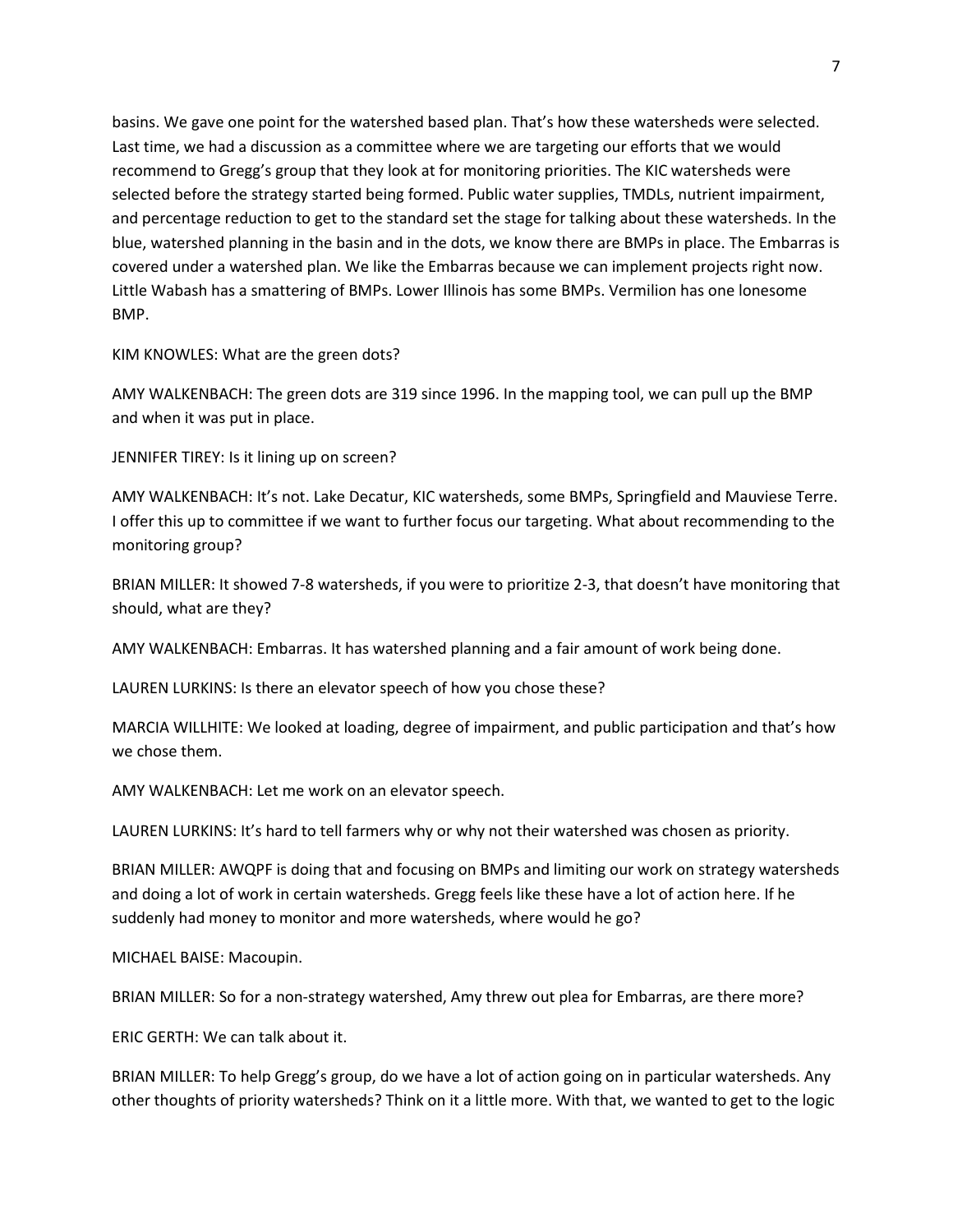models. We borrowed a logic model from Iowa that measure for success. Things they were going to do with inputs. Where organizations were operating, developed a strategy, and worked with various different groups. Different organizations have been focused on measuring different things.

LAUREN LURKINS: How did Iowa report their activity and have an addendum that can report in template format, environmental groups, agriculture groups, etc? Marcia/Warren asked what we have done in 2015. A start to think about tracking. CBMP volunteered to collect it. Warren would like to have concentrated and is still important to capture before.

BRIAN MILLER: Any questions on how it is measured and reported? Anjanette has been putting together a request for the Policy Working Group. Next are land measures table.

MARK SCHLEUSENER: We want a survey of producers, what are they actually doing. We went to couple pages of the NLRS to learn what questions to ask of producers. There were a number of meetings on fleshing out wording of meetings. Lauren and Warren met a few weeks ago, after formatting; we have a 4 page questionnaire and finished formatting. Questions are narrowly focused for 2011 and 2015. That is an overview.

BRIAN MILLER: Do you all want to hear about the NASS survey background? It started with a broad concept and then we looked at all practices and asked how we are going to measure this stuff in the state. DNR or FSA had hard data in some cases. In other cases, there is no way to get at it with government data.

MARK SCHLEUSENER: So let's pick one for more detail. Split applications, for example. In the fall and spring, how many acres did you use this technique? There are questions about nitrification inhibitors, lots of questions on cover crops on tiled and non-tiled acres. What is being done to preserve nutrients? Then there are harder questions asking about drainage water. Questions about constructed wetlands, bioreactors, etc. Some questions are about levels of knowledge. We also address phosphorus on reduced tillage strategies.

LAURA CHRISTIANSON: Are you asking about type of cover crop?

MARK SCHLEUSENER: Which commodity.

LAURA CHRISTIANSON: I think the strategy specifies grass cover crop.

MARK SCHLEUSENER: I want to clarify precisely what needs to be measured, so let's talk.

BRIAN MILLER: FSA and cost shared stuff?

AMY ROADY: Is winter wheat included?

MARK SCHLEUSENER: The question is how to measure, not what to measure– things that function as cover crop are included. We intend to mail it out in summer with results in fall.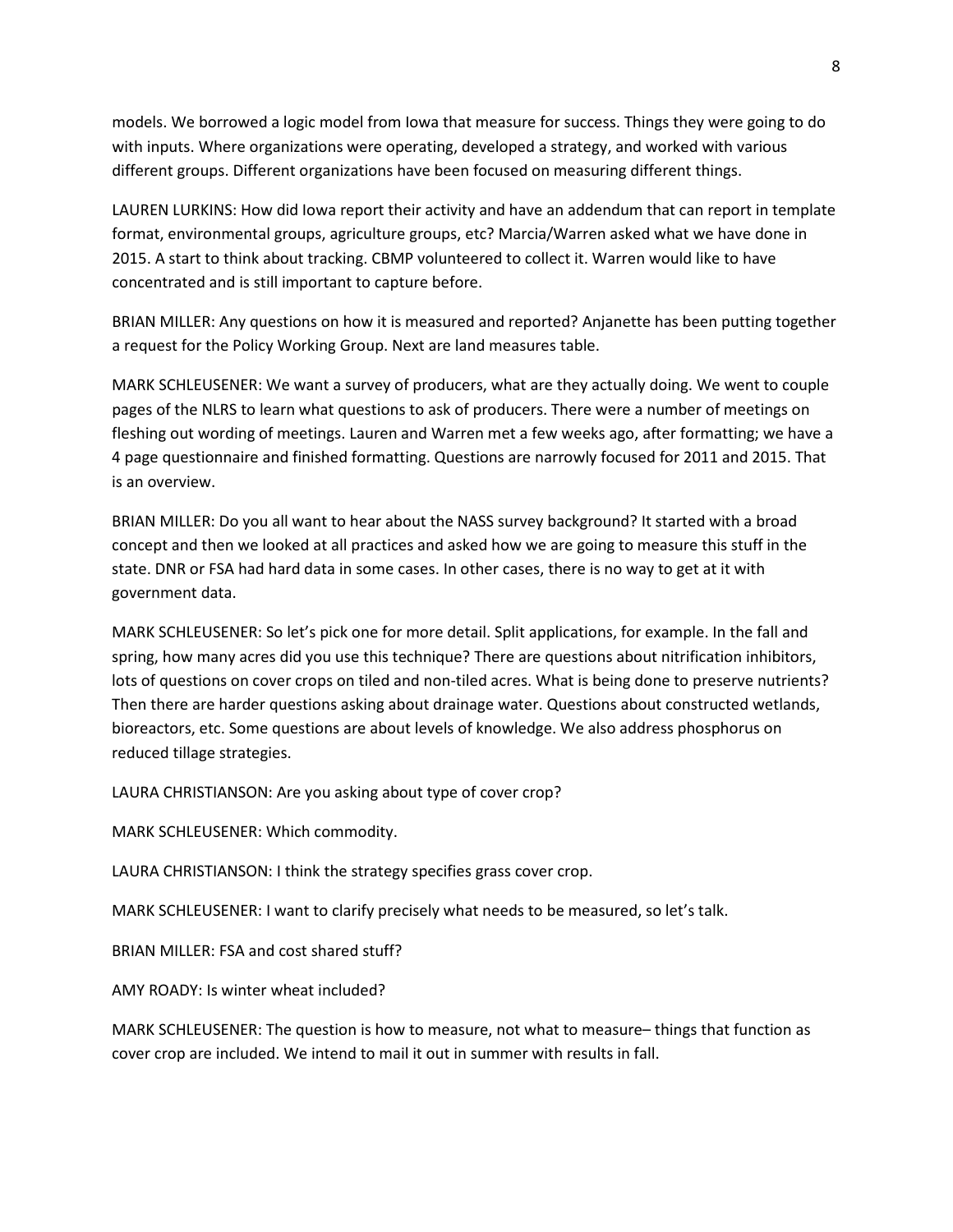BRIAN MILLER: Ask for the 2015 crop year, then ask every 2 years, and be able to go back and see progress.

GREGG GOOD: Is this a voluntary survey?

MARK SCHLEUSENER: Yes, with the right group of people asking for responses, we will get good results. I can't go forward until a contract is in place.

GREGG GOOD: What is a good return – 40%-50%?

MARK SCHLEUSENER: At least 20% with one mailing. I think we can get 50%. With all those groups, we can do better than that, I'm certain.

BRIAN MILLER: The last part of this is water measures table.

GREGG GOOD: The vast majority of the state is covered with the red dots (meaning monitoring). Rock River is priority watershed. A lot of the priority watersheds are getting monitored and covered with statewide effort with the ability to calculate loads. Nitrate monitoring going on continuously.

BRIAN MILLER: Any questions for Gregg? Okay, coordinate cost share and targeting. Eric?

ERIC GERTH: I will talk about state technical committee. We meet 3 times a year. It's an advisory committee for USDA programs. One thing that we are able to do is establish subcommittees. At the November meeting, EPA asked to establish an NLRS subcommittee. Lots of people are meeting at a lot of different times. We take advice very seriously, although when we have flexibility, we like to get input for opportunities to understand what practices are going in on the ground. Bioreactors going in out there. So help us understand how practices are being adopted. RCCP, 5.3 million dollars, is a program where we rely on partners to bring leveraging to programs so conservation dollars go further. The proposal is to target watersheds. Looking at a backlog of forestry and an example of what can happen. Implement forced management in 4 areas. Have to have an organic initiative to target the entire state. Look at priority areas for ranking purposes to further the case. More of an idea of how that process can fit in here.

KIM KNOWLES: The subcommittee has been formed? Does it have submembers?

ERIC GERTH: We have not had any meetings yet. We were fine tuning things; our next state technical committee meeting is in March.

MARCIA WILLHITE: What's the date?

ERIC GERTH: I don't know.

MARCIA WILLHITE: Can a subcommittee meeting be at the same time?

ERIC GERTH: March 15, in Champaign at our state office. Whoever wants to stay for a subcommittee meeting can meet after lunch. Is that something you would like to do?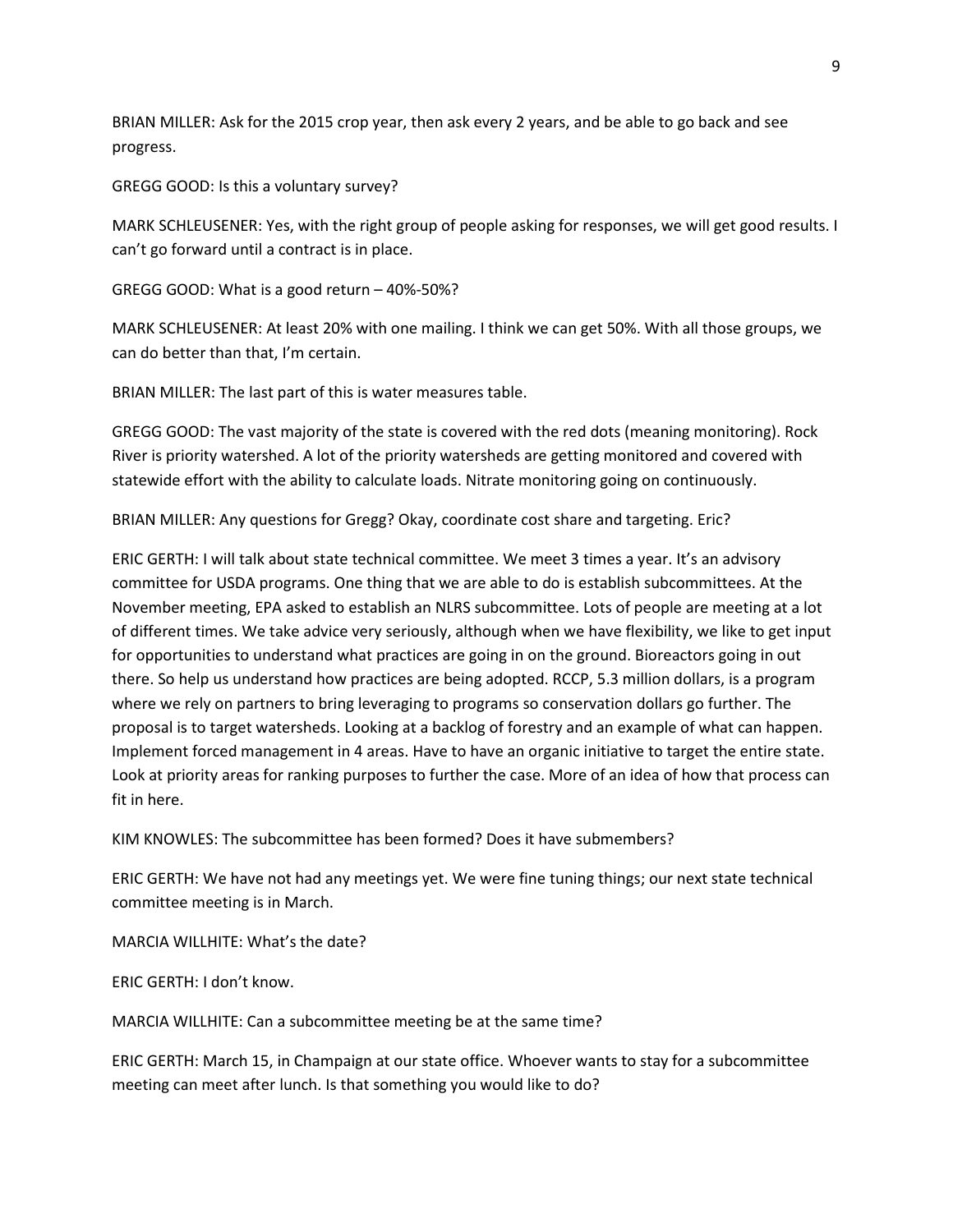#### MARCIA WILLHITE: Yes.

ERIC GERTH: I'll make a note and send an email out to those who expressed interest. Plan on meeting at 1:00PM. Our meetings are usually over by noon. 9:00-12:00.

BRIAN MILLER: So now we are down to next steps. Ooops going back, developing other tools as needed. There were 4 charges. This is one that is in the strategy. As we are making progress, we should consider other tools. The whole idea of a systems approach, an agricultural water quality certification program, they are trying it over in the Maumee basin in Ohio. There are various programs throughout the country. Keep it on everyone's radar and if there is interest, should we look at it in next meeting or is it down the road?

MICHAEL BAISE: We are working on a white paper educational advocacy to promote systems approach. Utilize cover crops and talk about that as a system gets us to better nutrient absorption and better water quality. Next meeting I should have that finished and pass it out. I live in Indiana and work in Illinois. There is river friendly farmer recognition. What is it that qualifies someone for a river friendly farmer? Recognition at state fair. It gets people to think about their interaction in a watershed. That is a tool I guess.

BRIAN MILLER: Okay, so presentation of white paper.

JEAN PAYNE: We went through this.

RODNEY WEINZIERL: Check the Illinois statute.

MICHAEL BAISE: It wouldn't be that expensive to produce signs and review applications.

AMY ROADY: The conservation story map is being developed. We acknowledge farmers that are doing a good job to use as an example.

LAUREN LURKINS: I'm overwhelmed with meetings and sub groups, etc. Everything is valid but talking to the same group of people over and over – there has to be a way to come together in a better fashion.

KIM KNOWLES: We are covering the same materials in other meetings. Some stuff we have already heard.

MARCIA WILLHITE: Part of the idea to have a written update and not rehash everything.

LAUREN LURKINS: I think that was where agriculture was supposed to work.

MARCIA WILLHITE: It is achieved by who is doing outreach, but the logic model and reporting and NASS survey gets to the issue on implementation.

BRIAN MILLER: The first meeting was talking about progress for the first hour. If you're comfortable and that will save time, we can do that.